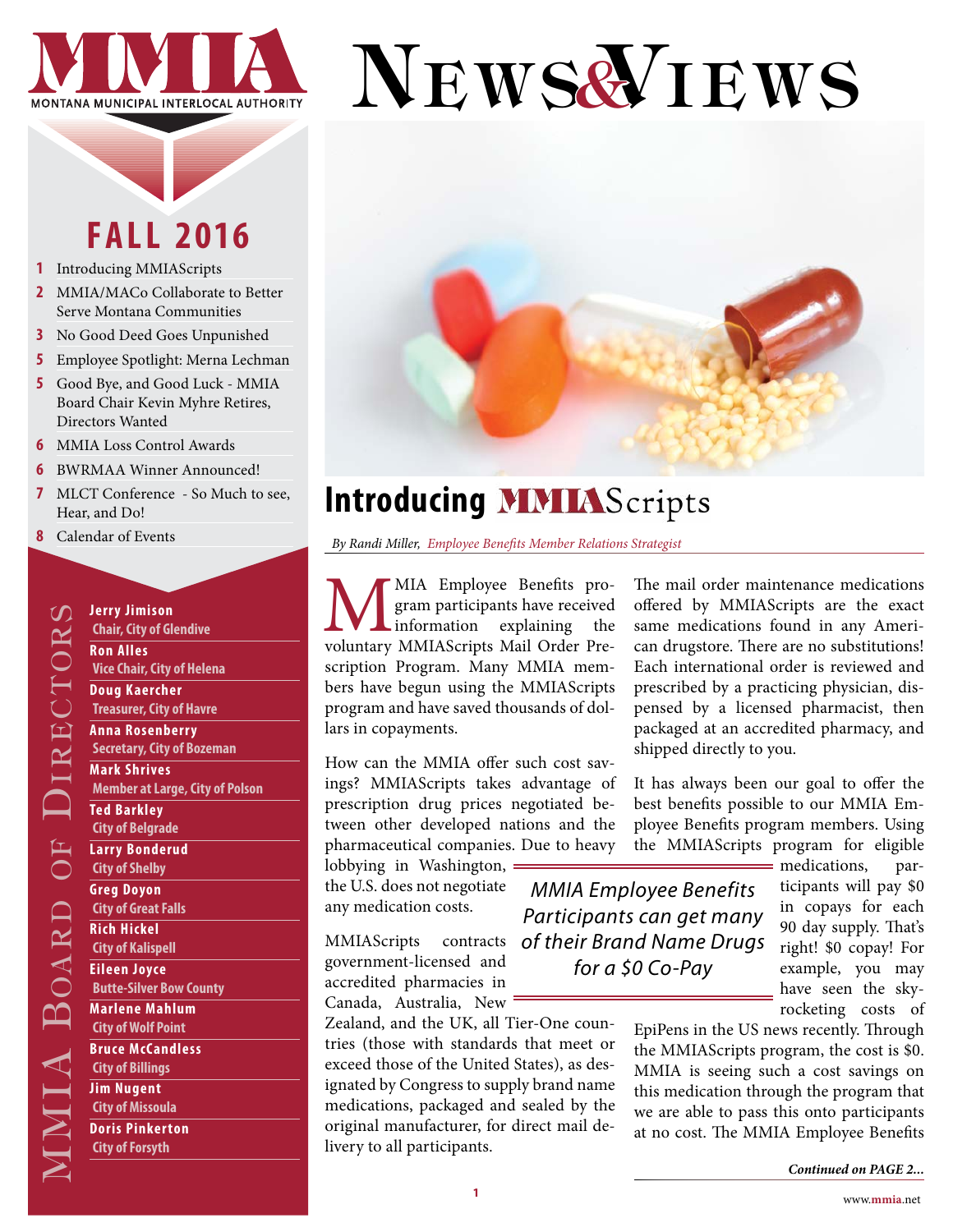# <span id="page-1-0"></span>**MMIA/MACo Collaborate to Better Serve Montana Communities**

#### *By: Alan Hulse, CEO*

**Y**ou have heard MMIA talk a lot about collaboration over the past 18 months (see past newsletters) — collaboration with the Montana League of Cities and Towns, collaboration with the Local Government Center, collaboration the past 18 months (see past newsletters) — collaboration with the Montana League of Cities and Towns, collaboration with the Local Government Center, collaboration with MACo. Collaboration is a word that sounds good, but what does it really accomplish, and more importantly, what does it do for you?

In August of this year, the MMIA issued to all members an endorsement to our Memorandum of Liability Coverage which expanded coverage to include all City/County Planning Boards. Prior to issuing this endorsement, our members did not have coverage for the actions of their City/County Planning Boards. These boards are not truly city boards, are not controlled by the city, and therefore were not considered a covered party under the MMIA Memorandum of Liability Coverage. MACo did not cover these boards either, and the result was a total gap in coverage for cities and counties who utilized City/County Planning Boards.

*At our June Board of Directors meeting the MMIA Board voted unanimously to enter into a Memorandum of Understanding with the Montana Association of Counties to jointly cover City/County Planning Boards. MACo's Board also approved this proposal.*

This is where the word collaboration takes on meaning and provides results for you! Through discussions with MACo, we defined the problem, and by working together we proposed a solution to our respective Boards. At our June Board of Directors meeting, the MMIA Board voted unanimously to enter into a Memorandum of Understanding with the Montana Association of Counties to jointly cover City/County Planning Boards. MA-Co's Board also approved this proposal.

For MMIA and MACo members, effective July 1, 2016, any liabil-

**CEO'S CORNER**

≃ ш  $\overline{\phantom{a}}$  $\overline{\mathbf{r}}$ 

ity associated with a decision or recommendation a City/ County Planning Board is involved in will be covered. The way the agreement works is that any liability associated with a decision of the Board relating to matters within the city limits will be covered by the MMIA. Any liability associated with a



decision of the Board relating to matters in the County will be covered by MACo. Any liability that falls into a grey area that implicates both city and county will be jointly covered by MMIA and MACo. For those members who reside within a county that does not participate in the MACo Trusts, we will still cover liability relating to decisions within the city's jurisdiction, but cannot guarantee coverage of claims within the county's jurisdiction or in the grey areas.

We are also in discussions with MACo about finding solutions to other city/county boards that aren't currently being covered. This is a great example of how a culture of collaboration provides positive results for our members!!!! **■**

### **Introducing MMIAScripts (cont'd)**

program also saves approximately 60% compared to our normal plan costs, which in return helps with our yearly rate adjustments. It's a WIN-WIN for everyone.

Many people do not realize that the pharmaceutical industry manufactures many of their brand name drugs in FDA approved facilities world-wide. The MMIAScripts program, simply allows access to these same medications at a fraction of the cost due to the aggressive negotiations that occur in the four Tier 1 countries mentioned previously.

Not all medications are eligible through the MMIAScripts program. To find out if medications are eligible and for more information on how to enroll, visit [www.mmiascripts.com](http://www.mmiascripts.com) or call a customer service representative today at 1-866-488-7874.

This program is a cost savings to not only participants, but also the MMIA Employee Benefits pool as a whole. By using MMIAScripts, participants are directly contributing to the cost savings of our program which in turn helps maintain our stable rates.

Please help us encourage employees on an MMIA medical plan to take full advantage of this innovative new program! **■**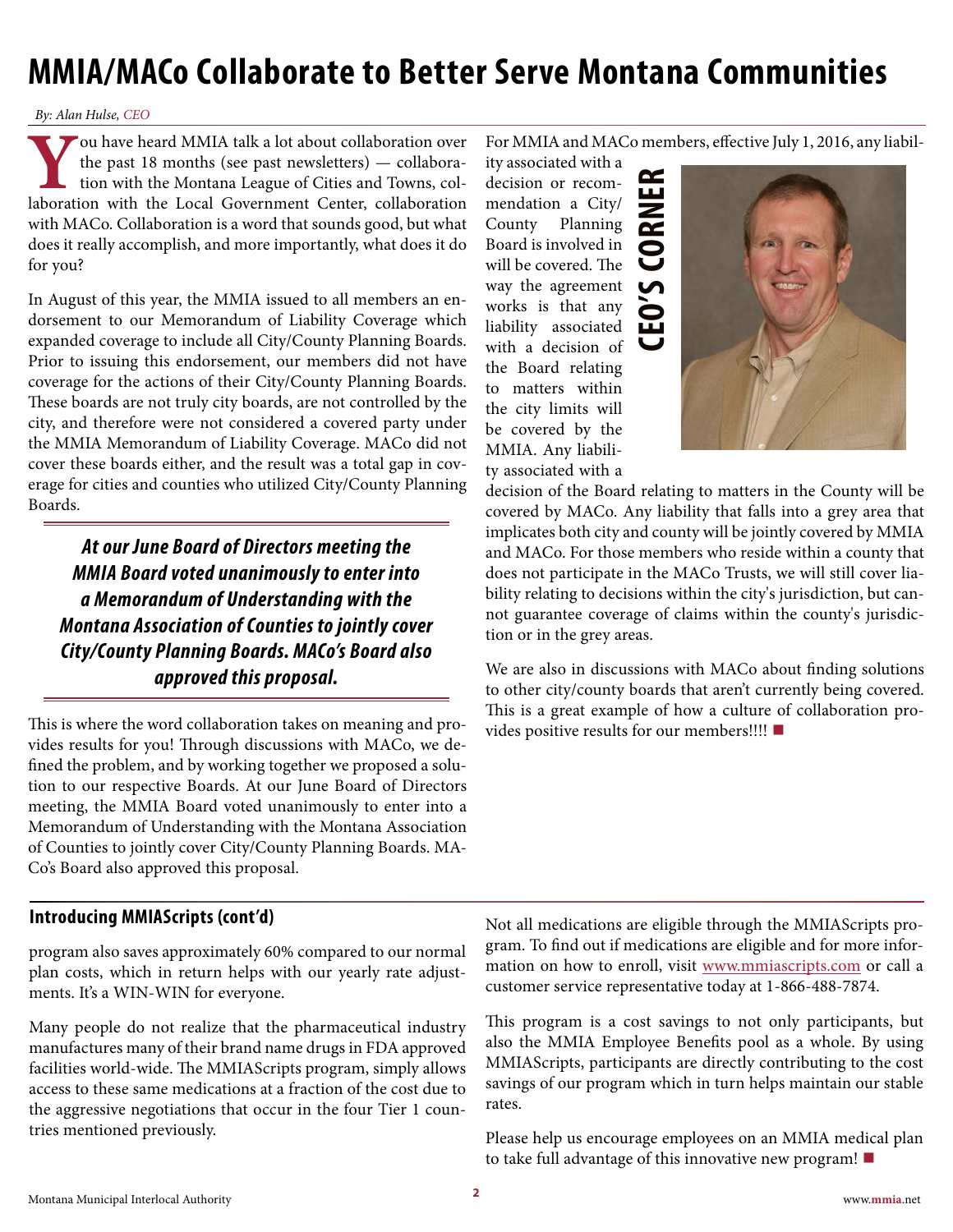# <span id="page-2-0"></span>**No Good Deed Goes Unpunished**

#### *By Linda Coombs, Sr. Liability/Property Claim Adjuster*

**MIA** has discovered that several of our members are offering the use of member owned vehicles to others to other Memorandum of Coverage. offering the use of member owned vehicles to others to use, others meaning non-covered parties as per our Memorandum of Coverage.

This has come in the form of providing vehicles to other organizations for their unlimited use with the member carrying the liability and property coverage on those vehicles. In some cases, our members have provided member owned vehicles to other law enforcement agencies for use in providing law enforcement services to our member. On the surface this sounds like a great arrangement but when you start thinking about the ramifications, it sends chills down your spine. Remember, in the State of Montana liability coverage follows the vehicle, not the driver. That could mean that if the driver of that vehicle is involved in an accident which results in damage to someone else's vehicle or even worse, bodily injury, the owner of the vehicle, that being our member, could be held liable for those damages even if you did not cause them. You have no control over the use of that vehicle. Very recently one such accident happened involving this exact scenario. The law enforcement agency that had full use of the vehicle was involved in an automobile accident in which the officer was at fault. There was both property damage and bodily injury and guess who's door the claimant knocked on. There was a rather messy interlocal agreement, entered into prior to the accident that provided very little protection to our member. In this situation it would be best if the member leased the vehicle to the other agency and required that agency to fully insure the vehicle with both liability and property coverage and name the member as an additional insured on the policy. There should be a very well written use agreement between the two parties to include roles and responsibilities of each party, as well as hold harmless and indemnification language. Your City attorney should be involved in the writing of the agreement.

This also comes in the form of providing courtesy vehicles at member owned airports with the member providing the liability and property coverage on those vehicles. This situation is even more problematic due to the fact that you have no idea who is using the vehicle, have no control over the conditions in which the vehicle is being operated, where it is being operated and in one recent situation, whether it will even be returned. Our members have vehicles located at their local airports with the keys to the vehicle available to anyone. You have no control over the use of the vehicle, and should that individual be involved in an accident, you could be held liable, at the very least, for negligent entrustment.

Anyone using your vehicle assumes they are covered by your coverage in the event they are involved in an accident. They do so based on commercial insurance permissive user clauses in insurance policies. The MMIA's Memorandum of Liability does

not provide coverage to that individual. In the event of an accident resulting in damages, they would not be provided coverage by MMIA. Only a covered party will be provided coverage for claims asserted against them. I refer you to SECTION 5. COV-ERED PARTY



Each one of the following is a COVERED PARTY under this Memorandum:

- 5.1 The Entity
- 5.2 While acting within the scope of his or her duties for the Member Entity:
- 5.2.1 Those individuals who were, or are now, elected or appointed officials of the Entity, whether or not compensated, including city or town attorneys appointed pursuant to statute or ordinance, members of the Entity's governing body or any other committees, boards, commissions or special districts of the Entity, while acting for or on behalf of the Entity during the COVER-AGE PERIOD.
- 5.2.2 Past or present employees of the Entity, whether or not compensated, while acting for or on behalf of the Entity during the COVERAGE PERIOD.
- 5.2.3 All persons who perform a service on a volunteer basis for a Member Entity provided such performance is under the direction and control of the Member Entity.
- 5.2.4 Any peace officer or law enforcement entity which may render assistance during the COVERAGE PERIOD upon request of a peace officer or law enforcement organization of the Entity pursuant to applicable law.
- 5.2.5 Any firefighter or firefighting entity which may render assistance upon request of a firefighter or firefighting organization of the Entity pursuant to a Mutual Aid Agreement entered into under the authority of Mont. Code Ann. 7-33-4112, (2007), or pursuant to a request for assistance made under Mont. Code Ann. 10-3-209, (2007), as the same may be amended from time-totime.
- 5.3 An agency, board or commission which is established by the Entity pursuant to resolution, ordinance, charter or statute to perform such functions as prescribed in a resolution, ordinance, charter or statute for the Entity; provided, however, that any such agency, board or commission which is required by resolution, ordinance, charter or statute to obtain separate insurance to cover such functions or has obtained coverage from some other source to cover such functions, whether or not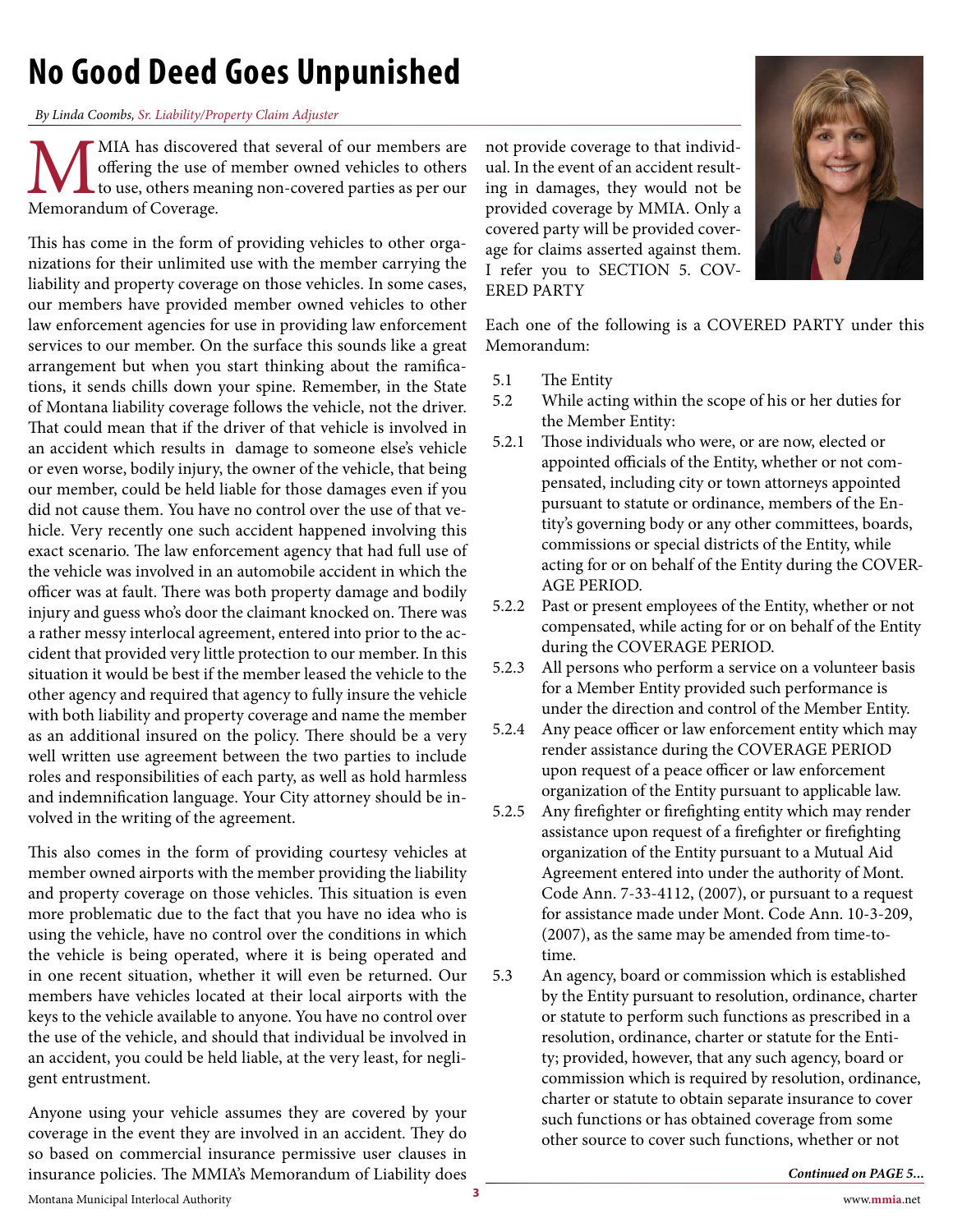# **How to Organize your Personnel Files**

*By Angela Simonson, Human Resource/Employment Practices Specialist*

**Personnel Files are essential for proper records management and are important for documenting employment status, performance management, discipline, and other important aspects of employment.** ment and are important for documenting employment status, performance management, discipline, and other important aspects of employment.

Understanding best practices for what belongs in a personnel file and what is best to be filed elsewhere can help you to avoid sharing personal medical information or information regarding a possible protected class with managers and outside auditors needing access to personnel files.

Use the following table as a guideline to help your City/Town manage personnel records, keep all items listed below in a locked cabinet, and consult with your City/Town Attorney or contact MMIA at 406-495-7017 if you have questions.

Keeping I-9 forms in two separate files (active employees and terminated employees) will help you to manage the destruction of them per the federal retention requirements. Federal retention requirements are to keep I-9 for duration of employment. Upon termination, destroy one year after termination OR three



years after initial hire date—whichever is longer. While federal retention may allow for destruction, reference your record retention schedule for steps to take prior to destruction.

Keeping all Safety Training records in one binder will allow you to easily provide this information to Department of Labor and *Continued on PAGE 5...*

| <b>Main Personnel File-all</b>                                                                                                                                                                                                                                                                                                                                                                                                                                                                                                                                                                                                                                     | Medical/ADA File-if                                                                                                                                                                    | <b>Payroll File-all</b>                                                                                                                                                                                                  | I-9 File                                                                                                                                                     | <b>Safety Training File</b>                                                                                                                                                                                                                                                                                      |
|--------------------------------------------------------------------------------------------------------------------------------------------------------------------------------------------------------------------------------------------------------------------------------------------------------------------------------------------------------------------------------------------------------------------------------------------------------------------------------------------------------------------------------------------------------------------------------------------------------------------------------------------------------------------|----------------------------------------------------------------------------------------------------------------------------------------------------------------------------------------|--------------------------------------------------------------------------------------------------------------------------------------------------------------------------------------------------------------------------|--------------------------------------------------------------------------------------------------------------------------------------------------------------|------------------------------------------------------------------------------------------------------------------------------------------------------------------------------------------------------------------------------------------------------------------------------------------------------------------|
| employees                                                                                                                                                                                                                                                                                                                                                                                                                                                                                                                                                                                                                                                          | applicable-(not to be<br>viewed by supervisor)                                                                                                                                         | employees                                                                                                                                                                                                                |                                                                                                                                                              |                                                                                                                                                                                                                                                                                                                  |
| Employment<br>$\bullet$<br>Application/<br>Resume/Cover<br>Letter<br>Offer Letter<br>$\bullet$<br>Signed Job<br>Description<br>Performance<br>Evaluations<br>Disciplinary<br>$\bullet$<br>Documents/Letters<br>Personnel Policy<br>$\bullet$<br>Handbook Receipt<br>New Employee<br>$\bullet$<br>Orientation<br>Checklist-signed<br><b>Promotion Letters</b><br>$\bullet$<br>or Pay Increase<br><b>Notices</b><br><b>Emergency Contact</b><br>$\bullet$<br>(can keep in a<br>separate file)<br>Training and<br>$\bullet$<br>Development<br>Summaries/<br>Certificates (see<br>comment on next<br>page regarding<br>safety training)<br>Grievances from<br>employee | Workers'<br>$\bullet$<br>Compensation<br>Information<br>Medical/Dr Notes<br>$\bullet$<br>ADA Information<br>$\bullet$<br>Drug Testing<br>$\bullet$<br>Information<br><b>EEO</b> Survey | W <sub>4</sub><br>$\bullet$<br><b>Time Sheets</b><br>Attendance<br>$\bullet$<br>Records<br>Garnishments/<br>$\bullet$<br>Records<br>Direct Deposit<br>Information<br>Death Warrant<br>Any other Payroll<br>related files | Separate from<br>personnel file<br>and divided<br>by Active<br>Employees and<br>Terminated<br>Employees<br>Suggest<br>keeping a<br>binder or file<br>folder. | Safety meeting<br>sign-in sheets<br>& materials (i.e.<br>toolbox talks,<br>$etc.$ )<br>Safety training<br>sign-in sheets<br>& materials (i.e.<br>lockout/tag-out,<br>HAZCOM, etc.)<br>Task specific<br>$\bullet$<br>training sign-in<br>sheets & materials<br>(i.e. skid steer,<br>mower, chain saw,<br>$etc.$ ) |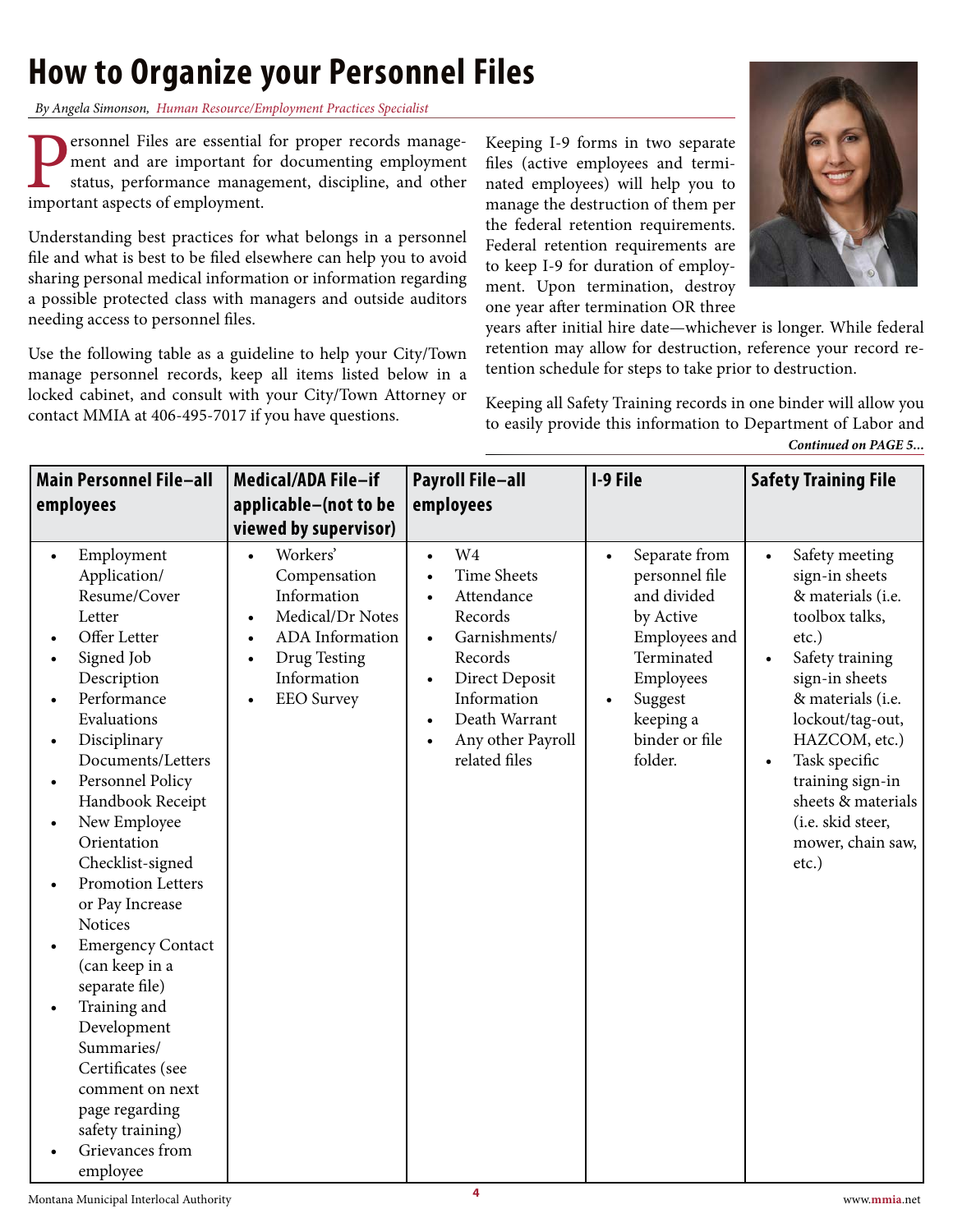# <span id="page-4-0"></span>**Employee Spotlight: Merna Lechman**

Chief Financial Officer

erna Lechman joins MMIA from D.A. Davidson

Companies, where she was Vice President, Assistant Controller. Previously, she held various financial management positions with Anderson ZurMuehlen, Century Companies, Inc. and Big O Tires, Inc.

Merna is a native Montanan. She grew up in Great Falls, then moved to Missoula to attend the University of Montana, graduating with a degree in Business Administration.



After spending twenty years in the Denver area, she found her way back home to Montana.

Merna is active with the Montana Society of Certified Accountants as a Board Member, and also as a member of the Continuing Education and Industry Group committees.

Merna, husband Steve and children Troy, April, and Joel have had a busy summer so far, in addition to a job change they have celebrated two college graduations (one from UM and one from MSU), and a wedding. During their free time they enjoy traveling, and outdoor and family activities.

### *Welcome to MMIA Merna, we are excited to have you!*

### **Good Bye, and Good Luck - MMIA Board Chair Kevin Myhre Retires, Directors Wanted**

We would like to congratu-<br>
retirement from the City<br>
of Lewistown, and, as a result, his late Kevin Myhre on his retirement from the City resignation as Board Chair from the MMIA.

Good Luck Kevin, we appreciate your seven years of service as an MMIA Board Member, and your dedication to the cities and towns of Montana.

Elections for MMIA Board members

will be held during the Annual Business Meeting at the Montana League of Cities and Towns Conference on October 7th. **■**

### **No Good Deed Goes Unpunished (cont'd)**

required to do so, shall not be a COVERED PARTY.

- 5.4 A quasi-governmental or intergovernmental agency, board or commission which is governed directly by the Entity by having a majority of the members of such agency, board, or commission representing or appointed by the Entity; provided, however, that any such agency, board or commission that is required by the Entity or pursuant to resolution, ordinance, charter or statute to obtain its own separate insurance coverage or has obtained coverage from some other source to cover its activities and functions, whether or not required to do so, shall not be a COVERED PARTY. Any quasi-governmental or intergovernmental agency, board or commission which is autonomous from the Entity is not a COVERED PARTY. For purposes of this paragraph 5.4 indicia of autonomy shall include but not be limited to the ability to hire employees, collect fees or other revenues, enter into contracts, or purchase equipment or materials. An Entity desiring coverage for a quasi-governmental or intergovernmental agency, board or commission not otherwise covered under this Memorandum may apply to the Authority requesting that such agency, board or commission be endorsed as an Additional Covered Party under this Memorandum, and the Authority may at its discretion grant such application by issuing an ENDORSEMENT or amendment to this Memorandum.
- 5.5 Additional Covered Party. An Additional Covered Party means any other entity, agency, board, commission, person, or other private party named by ENDORSE-MENT to this Memorandum as an Additional Covered Party pursuant to Section 6 of this Memorandum.

This information is being provided to our members in the event you are providing, or are thinking of providing, member owned vehicles to those who do not fall within the definition of a covered party. Should another party, other than a covered party, be involved in an accident with a member owned vehicle for which our member becomes liable for payment of those damages, MMIA has full right of subrogation against that party. The member shall do nothing, including waiver of subrogation via contract, to prejudice MMIA's right and must do everything necessary to secure MMIA's rights. **■**

### **How to Organize your Personnel Files (cont'd)**

Industry when audited, without having to shuffle through personnel files for such information.

Finally, all notes from investigations should be kept separate from the personnel file. Only the results of such investigations, if a form of discipline, will go into the personnel file. Security and retention of this investigation file is of utmost importance as it may be requested if an HRB or other type of claim were to present itself. **■**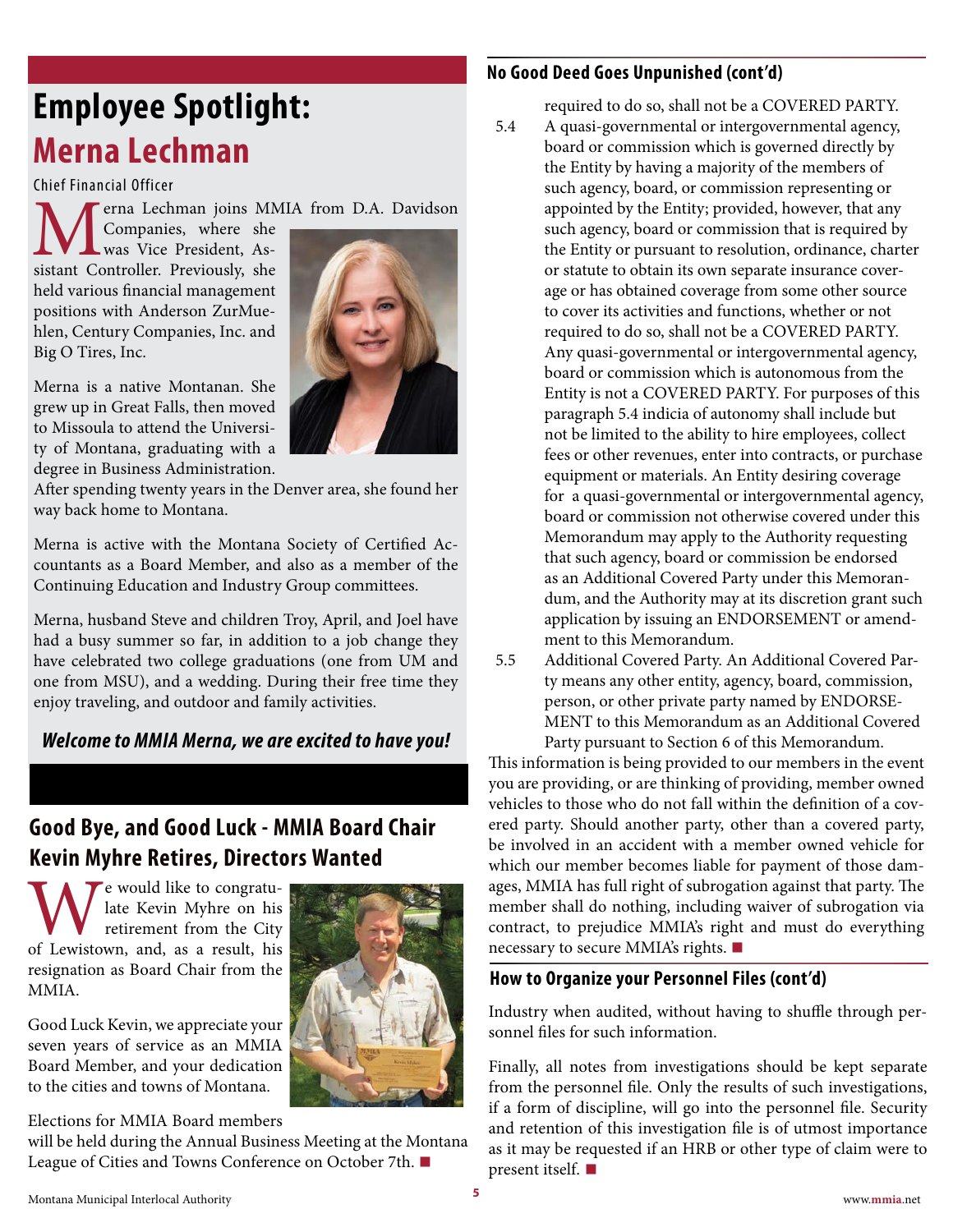# <span id="page-5-0"></span>**MMIA Loss Control Awards**

#### *Britani Laughery, Internal Operations Manager*

Each year the MMIA analyzes the losses of our members in the Liability Program and the Workers' Compensation Program to identify the members with the lowest claim expenditures over the previous five years by population cla identify the members with the lowest claim expenditures over the previous five years by population class. Awards are given for both the Liability and Workers' Compensation Programs to the members with the lowest claim expenditures/number of employees in the First Class Cities, Second Class Cities, Third Class Cities, and Towns.

Members with low incurred expenditures can represent significant cost savings, not only to the municipality itself, but also to the entire MMIA pool. The Loss Control Awards recognize members of all classes who have achieved such success.

# **2015/2016 Loss Control Awards for the Liability Program:**

# **First Class Cities**

Havre

**Second Class Cities** Whitefish

**Third Class Cities**

Plentywood

**Towns** Fort Peck

# **BWRMAA Winner Announced!**

*Janel Favero, Communication Specialist*

In the last newsletter, we announced changes that w coming for the Bob Worthington Risk Managem Achievement Award - we were so excited to see cit and towns nominating those who deserved recognition! n the last newsletter, we announced changes that were coming for the Bob Worthington Risk Management Achievement Award - we were so excited to see cities

The nominees for this year were:

- Linda Wilkins Human Resources, Miles City
- Mayor James Schell, East Helena
- Joe Voss Public Works Director, Cascade
- City of Bozeman
- Helena Fire Department
- Helena Police Department
- Missoula Sewer Department
- Bozeman Solid Waste Department:
- Jim Nugent Attorney, Missoula
- Angela Swingley –Risk Manager, Great Falls

As part of a continuing tradition, we put out the nominees to MMIA staff, and they selected the winner.

You can nominate a candidate today, simply by going to the MMIA Website>Risk Management>BWRMAA, and completing the form; you can also see the above nomination details in full on this page. If you have any ques[tions, please cont](mailto:jfavero%40mmia.net?subject=)act Janel Favero at (406) 495-7016 or jfavero@mmia.net. **■**

# **2015/2016 Loss Control Awards for the Workers' Compensation Program:**

**First Class Cities** Havre

**Second Class Cities**

Livingston

**Third Class Cities**

Sidney

**Towns**

Belt

### **The FY 2016 Bob Worthington Risk Management Achievement Award Recipient is:**

### Joe Voss - Town of Cascade Public Works Director

We would love to nominate Joe Voss, our Public Works Director, for the Bob Worthington Risk Management Achievement Award. Mr. Voss goes above and beyond on a daily basis. Joe is the only person in the public works department, which is in charge of water, sewer, parks, streets, sidewalks, the pool, two cemeteries, and everyday maintenance. In his 26th year for the Town of Cascade, Joe makes sure that our water and wastewater systems are in great condition. With his assistance, our water mains have been entirely replaced and all of the bad areas of our sewer have been replaced. With this, he no longer is opening the streets to repair lines, lessening the risk for liability. Mr. Voss plays a key role in keeping our Capital Improvement Plan updated annually to upgrade our facilities to provide the safest environment possible. We recently replaced/overlaid 13 blocks of streets, eliminating potholes and cracks that pose a risk to our residents and their vehicles. Joe attends safety trainings and passes information along to our seasonal employees, making sure proper procedures are being used in each task and with Town equipment. This reduces the risk for injuries, which our claim history proves. In closing, Joe makes himself available 24/7 almost every day of the year to make sure the Town of Cascade is running efficiently and safely. We applaud his work ethic and dedication to the Town of Cascade.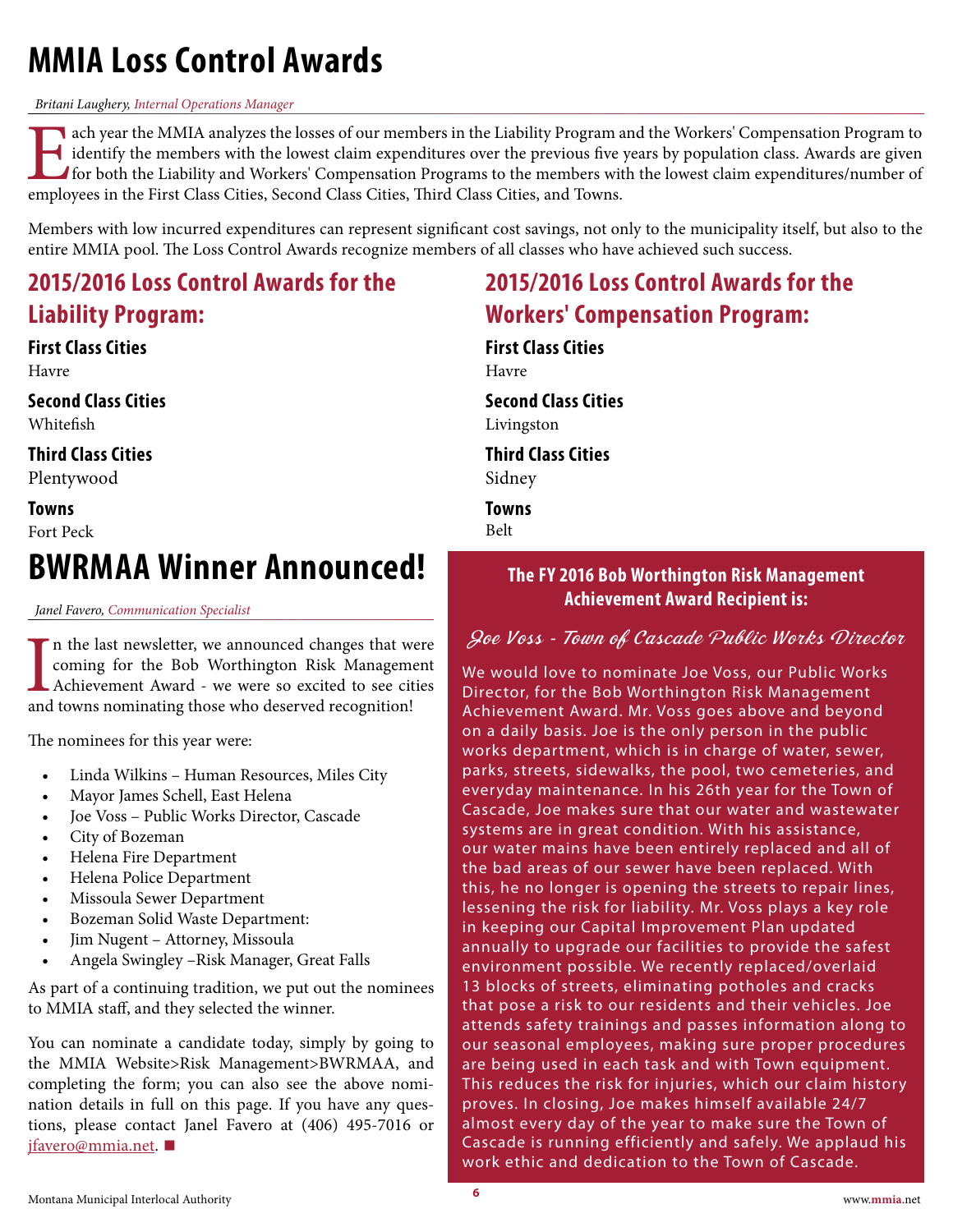# <span id="page-6-0"></span>**MLCT Conference - So Much to See, Hear, and Do!**

*Janel Favero, Communication Specialist*





We are so excited for the Upcoming MLCT Conference! MLCT Director Tim Burton and crew have worked hard to bring you an exciting conference. With 17 presentations, 38 vendors, 24 sponsors and advertisers, prize drawings, and the clerk's silent auction, we hope that this conference will be better than ever!

Join us on Wednesday for committee meetings, the annual Golf Scramble at the Larchmont Golf Course, the Fort Missoula Fitness Tour, and the President's Reception at the Missoula Art Museum.

New to the conference, the Fort Missoula Fitness Tour is brought to you by Run Wild Missoula. Choose between a

guided jog by local non profit Run Wild Missoula, a guided walk

by The Run Wild Missoula walking group, or guided bike tour with Missoula Parks and Recreation's MORE Program.

Stretch your legs whichever way you choose, while also getting a tour of one of Missoula's biggest municipal projects. All participants of the Fitness Tour will receive a commemorative t-shirt.

On Thursday, the MMIA and Moulton

Bellingham PC have sponsored the amazing Keynote Speaker Craig Zabolocki, CEO of Craig Zablocki and Associates – get ready to laugh and feel energized for his talk on *"We is Greater Than I Plus You – Working Together to Solve Our Challenges."*  You will also have the opportunity to listen to both Governor Steve Bullock, and Gubernatorial Candidate Greg Gianforte. We have many breakout and general sessions in store for you Thursday, there's something for everyone!

Join us Thursday night for the Annual Banquet, and music by the Big Sky Mudflaps - a Missoula area band that has been performing together for 40 YEARS! In addition, we will give away some door prizes, and recognize all the sponsors that have made this event possible.



**Big Sky Mudflaps - bigskymudflaps.com/**

Stay for Friday, and have breakfast, where Laurie Franklin of Har Shalom will give an inspirational message, and join the MLCT and MMIA for their annual business meetings.

The final concurrent sessions Friday morning will have you thinking on Water Law Issues; Investment and Financing Programs; Creating a Web Presence; Working with the News Media for the Public Good; Navigating a Future by Design, Not Default; and an update on the Upper Missouri Waterkeepers case.

At the Friday lunch, witness the installation of officers, listen to the address of the newly elected MLCT President, and see who was awarded the Urban Forestry Excellence awards. We will be giving away the last of the door prizes to conclude our conference.

**The Montana League of Cities and Towns Conference will be held at the Missoula Hilton Garden Inn on October 5-7, 2016. [If you have not alrea](http://bit.ly/2cdmt7x)dy registered, you can do so online at http://bit.ly/2cdmt7x. ■**

### **MMIA Newsletter Staff**

**Editors:** Janel Favero, Britani Laughery, and Vicki Wilham

**Contributing Writers:** Linda Coombs, Janel Favero, Alan Hulse, Britani Laughery, Randi Miller, and Angela Simonson

**Design and Layout:** Janel Favero